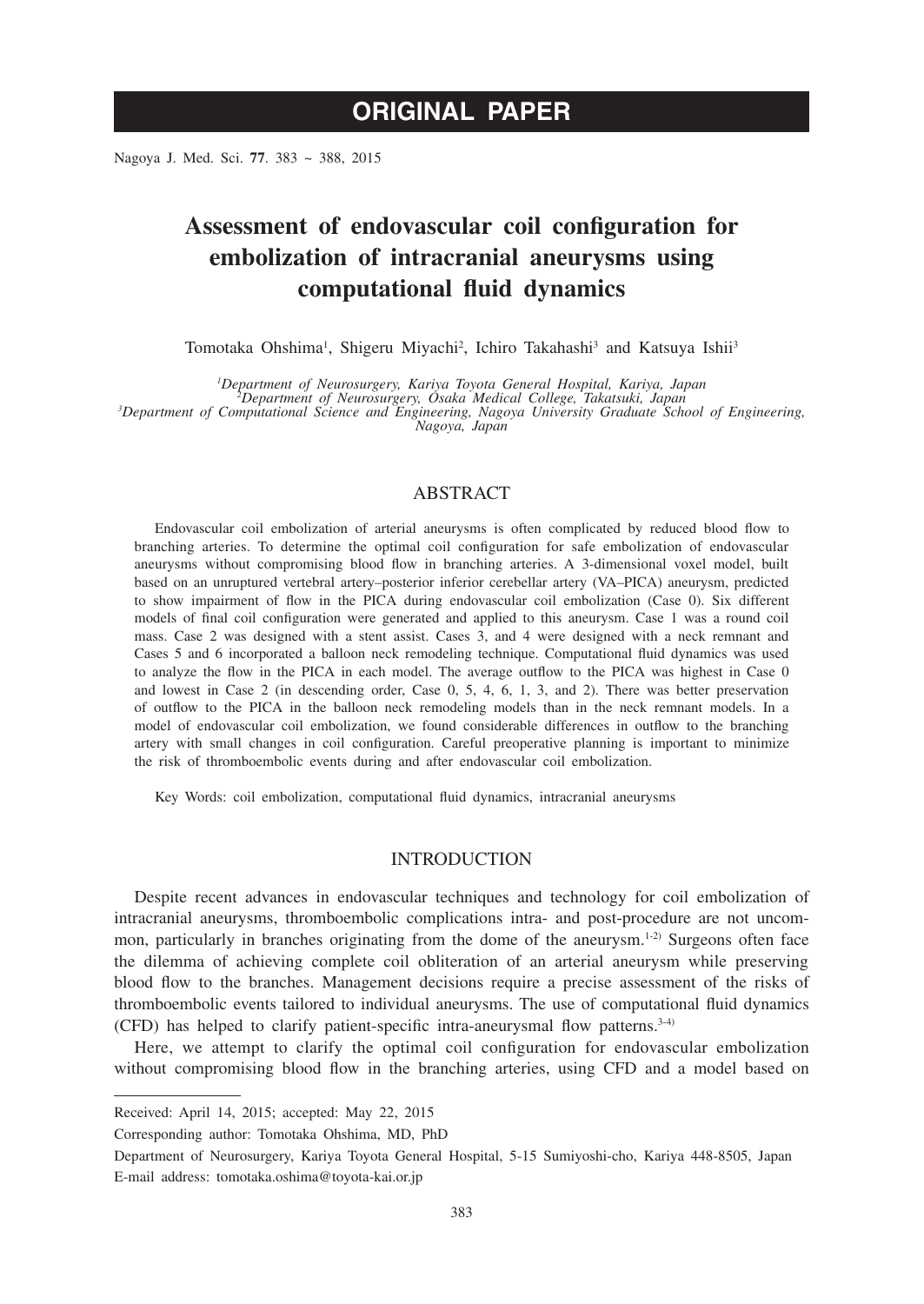an unruptured vertebral artery–posterior inferior cerebellar artery (VA–PICA) aneurysm.

#### MATERIAL AND METHODS

#### *Computational Models*

We selected a patient with an unruptured VA–PICA aneurysm predicted to show impairment of flow in the PICA during endovascular coil embolization. Three-dimensional CT angiography was performed using an Aquilion 64 CT scanner (Toshiba Medical Systems, Tokyo, Japan), and a patient-specific model was built using Digital Imaging and Communications in Medicine (DICOM) data. Next, a 3-dimensional voxel model was built (Case 0; Figure 1). This method is less time consuming compared with the method using an unstructured body-fitted grid, and aneurysm models, with or without modifications, can be easily built. We then built 6 models (Cases 1–6) of various idealized final coil configurations in the modeled aneurysm (Figure 2). Case 1 represented a round coil mass. Case 2 was designed with a stent assist. Cases 3, and 4 were designed with a neck remnant. Cases 5 and 6 incorporated balloon neck remodeling techniques. Case 5 incorporated antegrade neck remodeling with a hyper-compliant balloon, and Case 6 incorporated retrograde neck remodeling with a compliant balloon entering the PICA from the VA. Finally, the outflow to the PICA in each of the models was analyzed using CFD.

#### *Computational Simulation*

CFD of these models was carried out using the incompressible fluid analysis module in Fujitsu  $\alpha$ -Flow software (Fujitsu, Tokyo, Japan). We assumed that a non-Newtonian fluid property for blood and an elastic property of the vessel walls could be neglected. The simulations were performed with the material constants for blood density =  $1055 \text{ kg/m}^3$  and blood dynamics viscosity  $= 0.0049$  Pa s. The governing equations were 3-dimensional incompressible unsteady Navier–Stokes equations. Each simulation was performed for 8 s. The boundary condition "velocity-inlet" was based on data from the patient with the aneurysm selected for modeling, acquired using a 3.0-Tesla MR scanner (Signa Infinity TwinSpeed with Excite [version 12]; GE Healthcare, Milwaukee, WI, USA) with a commercially available 8-channel head array coil. The pressure at the outlets was assumed to be zero at each time step. The grid points in the blood vessel and the aneurysm numbered about 500,000 in each simulation. The calculations were performed with the Fujitsu HPC2500 at the Information Technology Center of Nagoya University.

### RESULTS

Imaging and analysis of flow dynamics were successfully obtained for all models (e.g., Case 0; Figure 3). The results of the outflow to the PICA for each model are shown in the Figure 4 and 5. The average outflow to the PICA was highest in Case 0 and lowest in Case 2 (in descending order, Case 0, 5, 4, 6, 1, 3, and 2). There was better preservation of outflow to the PICA in the balloon neck remodeling models than in the neck remnant models. Therefore, a linear coil configuration did not necessarily improve preservation of outflow to the PICA compared with a round coil configuration.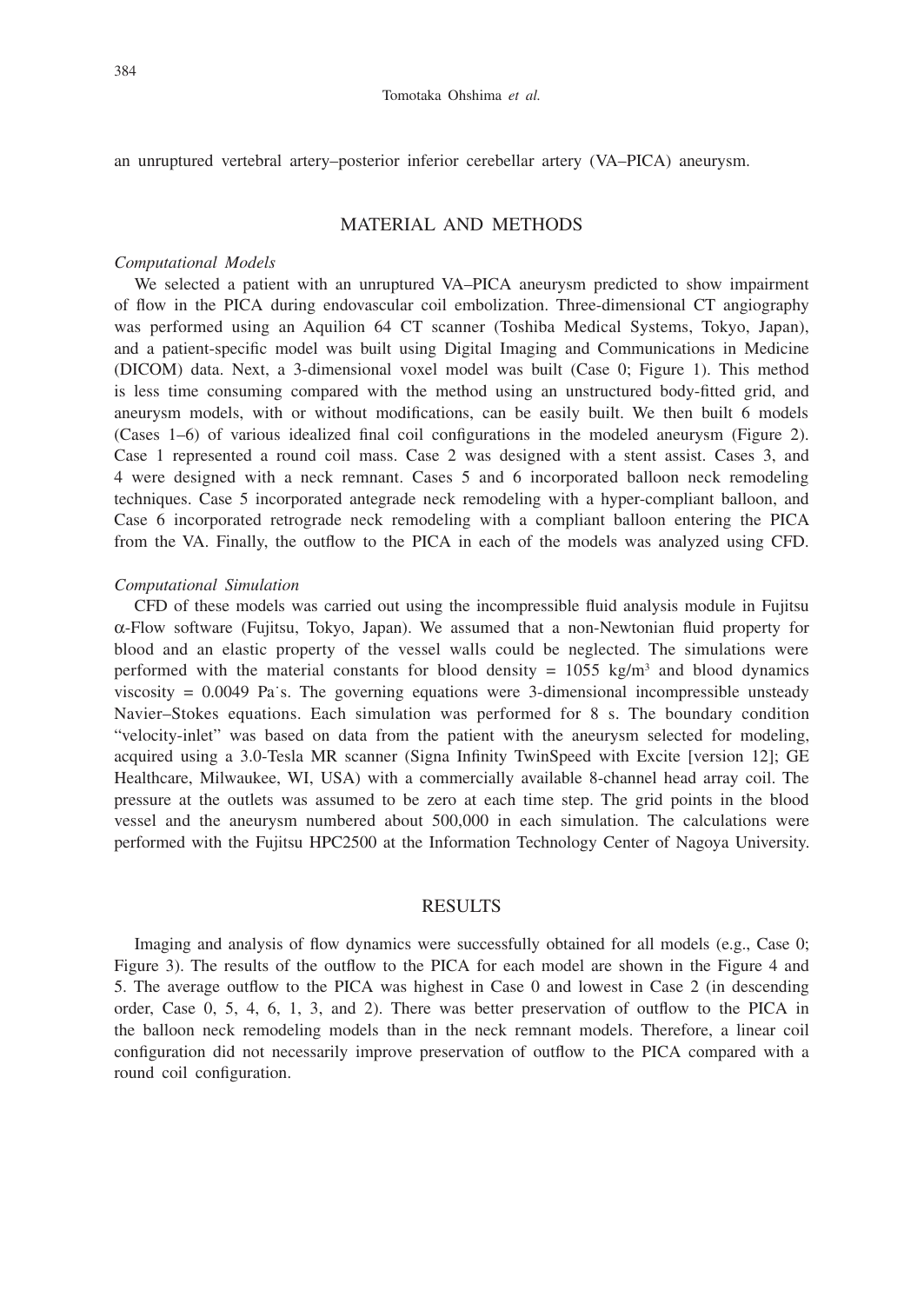

**Fig. 1** Patient-specific model (Case 0). **A**: Schema of a vertebral artery (VA)–posterior inferior cerebellar artery (PICA) aneurysm (AN). **B**: Computational 3-dimensional model built from clinical data.



**Fig. 2** Schema of 6 models with various final coil configurations in the modeled aneurysm (Case 0). Case 1 represented a round coil mass. Case 2 was designed with a stent assist. Cases 3, and 4 were designed with a neck remnant. Cases 5 and 6 incorporated balloon neck remodeling techniques. Dotted lines: idealized coil margin.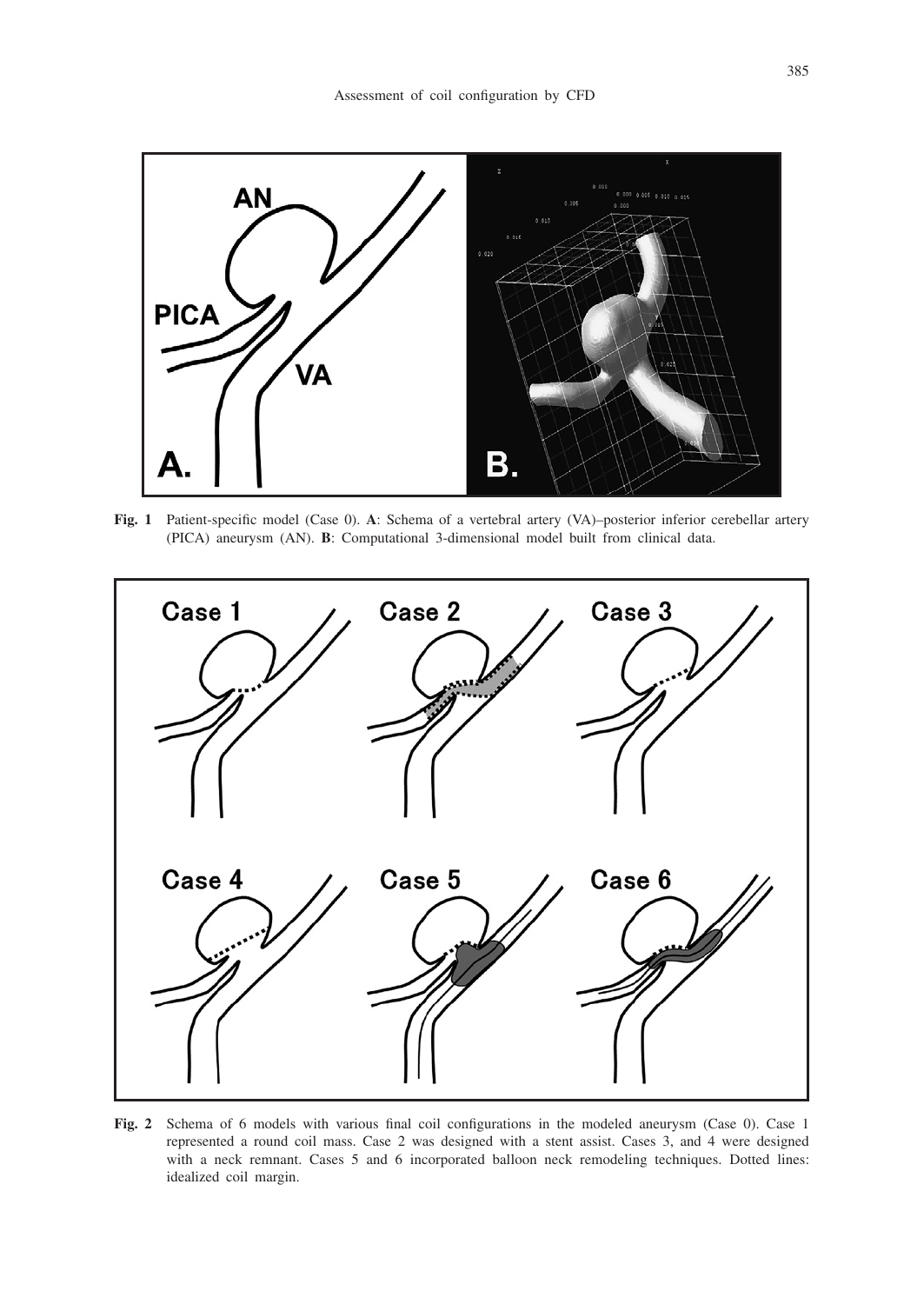

**Fig. 3** Computational flow dynamic analysis of Case 0. Red lines show the highest velocity, blue lines show the lowest velocity.



**Fig. 4** The results of the outflow velocity to the posterior inferior cerebellar artery. The horizontal and vertical axis shows time (second) and the outflow velocity (m/sec), respectively.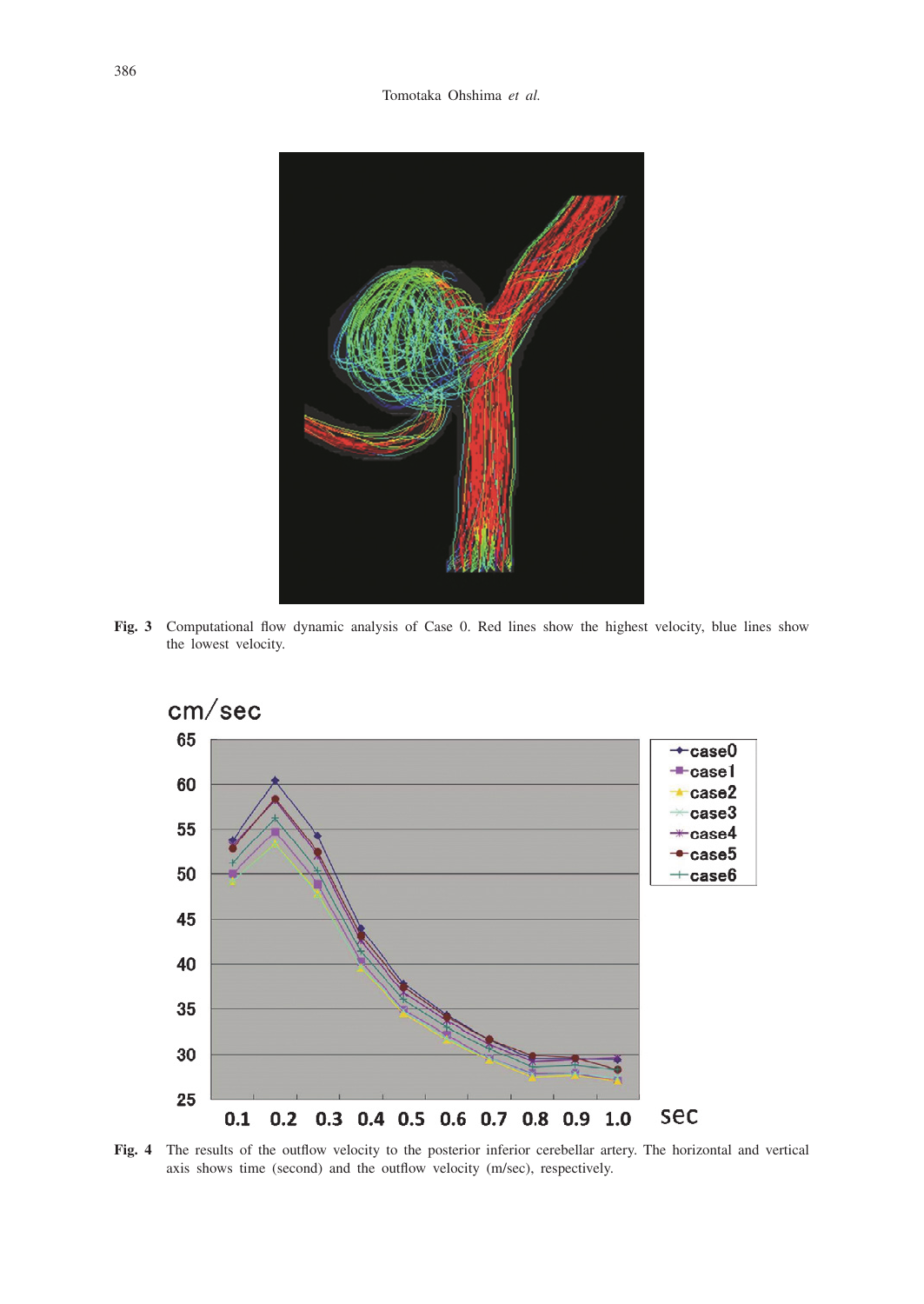| Time (sec) | case0 | case1 | case2 | case3 | case4 | case5 | case6 |
|------------|-------|-------|-------|-------|-------|-------|-------|
| 0.1s       | 53.7  | 50.0  | 49.2  | 49.2  | 53.1  | 52.8  | 51.2  |
| 0.2s       | 60.4  | 54.7  | 53.3  | 53.2  | 58.2  | 58.4  | 56.2  |
| 0.3s       | 54.2  | 48.9  | 47.9  | 47.7  | 52.0  | 52.4  | 50.3  |
| 0.4s       | 44.0  | 40.3  | 39.6  | 39.7  | 42.6  | 43.2  | 41.4  |
| 0.5s       | 37.8  | 34.9  | 34.5  | 34.8  | 36.8  | 37.4  | 36.0  |
| 0.6s       | 34.3  | 32.2  | 31.7  | 31.8  | 33.7  | 34.1  | 33.0  |
| 0.7s       | 31.7  | 29.6  | 29.4  | 29.6  | 31.2  | 31.7  | 30.7  |
| 0.8s       | 29.5  | 27.9  | 27.5  | 27.8  | 29.2  | 29.9  | 28.6  |
| 0.9s       | 29.5  | 27.9  | 27.7  | 27.9  | 29.4  | 29.6  | 28.8  |
| 1.0s       | 29.4  | 27.1  | 27.1  | 27.4  | 29.6  | 28.3  | 28.3  |

#### Outflow velocity (m/s)

Fig. 5 The results of determine the quantity of the outflow velocity in each case.

## **DISCUSSION**

This study reveals that the risk of thromboembolic complications in endovascular-treated aneurysms may be affected by subtle differences in the coil configuration around the aneurysmal neck. The geometry of some PICA aneurysms precludes selective endovascular occlusion of the aneurysm with preservation of flow to the branch. However, direct surgery for these aneurysms is also challenging because of their location and close proximity to the medulla and lower cranial nerves. We used CFD in a modeled VA–PICA aneurysm to determine outflow to the PICA under a number of conditions. The findings could facilitate safety management decisions for coil embolization in PICA aneurysms.

We have previously reported a successful method to make patient-specific aneurysmal models using DICOM data in the rectangular coordinate system. $3-4$ ) In the present study, this aneurysm model was modified and various coil-embolized aneurysms were built. Before running the models, we expected that Cases 2 and 3 would have higher outflow than Case 1. Moreover, we expected that Case 2 would have higher flow than the pretreatment condition (Case 0) because of adjusted flow to the PICA. However, it appears that when the branch originates at a sharp angle, as was the case with this aneurysm, the outflow is highest under the pretreatment condition. The finding of better preservation of outflow in the balloon neck remodeling models compared with the neck remnant models suggests that the use of a balloon to lift the coil mass around the aneurysmal neck was effective. In particular, balloon herniation with a hyper-compliant balloon (Case 5) preserved the highest amount of outflow to the PICA. Therefore, a linear coil configuration is not necessary to preserve outflow. Because surgical closure lines are generally linear, surgeons have to pay careful attention to preserve arterial branches.

Despite recent advances in computational flow analysis, modeled flow is very different from in vivo vascular flow systems.<sup>5-6)</sup> For example, whole vessels should be built with elasticity and